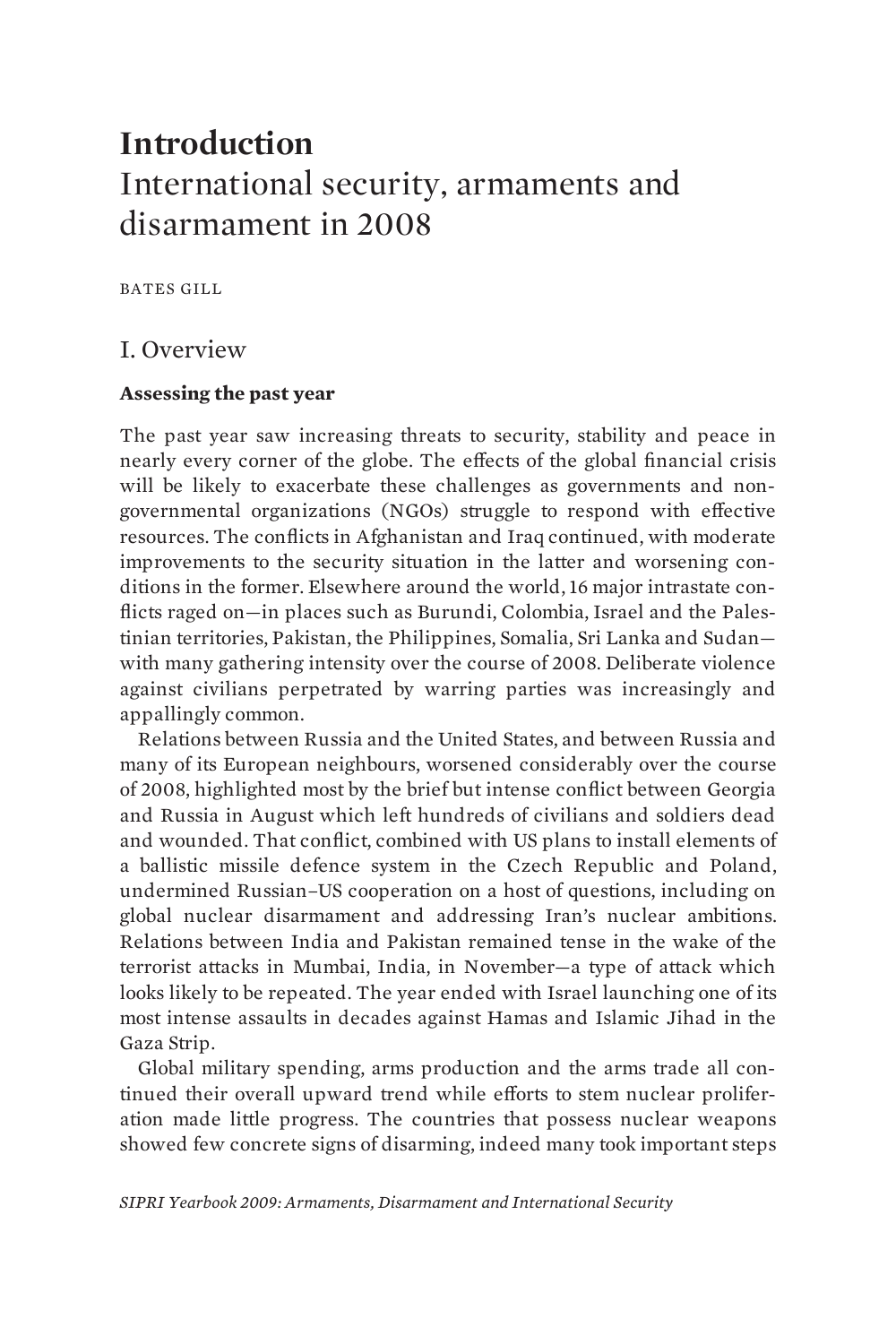in 2008 to significantly improve their arsenals, while the countries that aspire to a nuclear weapon capability took further steps towards that goal. One of the world's most sophisticated and acclaimed conventional arms control agreements, the 1990 Conventional Armed Forces in Europe (CFE) Treaty, was in abeyance throughout 2008 because of Russia's unilateral decision in December 2007 to suspend its participation in the treaty.

The past year saw some promising developments. High expectations probably overly so—generated by the election of Barack Obama as US President carried with them hopes for a sound exit strategy from Iraq, stabilization in Afghanistan and changes in the way that the USA engages with the international community. Expectations are also high that the new US President will seek to rebuild transatlantic relations, establish more productive relations with Russia, reach out to the Muslim world and—with the appointment of special envoys to address developments in Afghanistan, the Middle East and Pakistan, and regarding Iran—devote more time and energy to improving the security situation in these regions.

Elsewhere in the world, the election in March 2008 of the Kuomintang leader Ma Ying-jeou as President of Taiwan significantly improved relations between mainland China and Taiwan and the two sides expressed their intentions to introduce more confidence-building measures (CBMs) into their relationship. In other CBM-related moves, China established bilateral military hotlines in 2008 with the Republic of Korea (ROK, or South Korea), Russia and the USA. Also in 2008, the leaders of 12 South American countries agreed to establish a new regional organization, the Union of South American Nations (Unión de Naciones Suramericanas, UNASUR), to include a South American parliament, with the intention of deepening political and economic integration in the region.

In one of the most positive developments of 2008, 94 states signed the Convention on Cluster Munitions (CCM) in Oslo in December, including 18 members of the North Atlantic Treaty Organization (NATO). The CCM prohibits the use, production, stockpiling and transfer of cluster munitions. In addition, the goal of nuclear disarmament continued to receive seniorlevel attention and endorsement from high-ranking former officials and serving political leaders in Europe and the USA.

#### **Key themes of** *SIPRI Yearbook 2009*

In this volume, the 40th edition of the SIPRI Yearbook, the contributors delve into these issues and more in such areas as international and regional security, peace operations, multilateral security institutions, military expenditure, military industries, arms trade, non-proliferation and arms control. Drawn from more than a dozen countries, the 2532 contributors to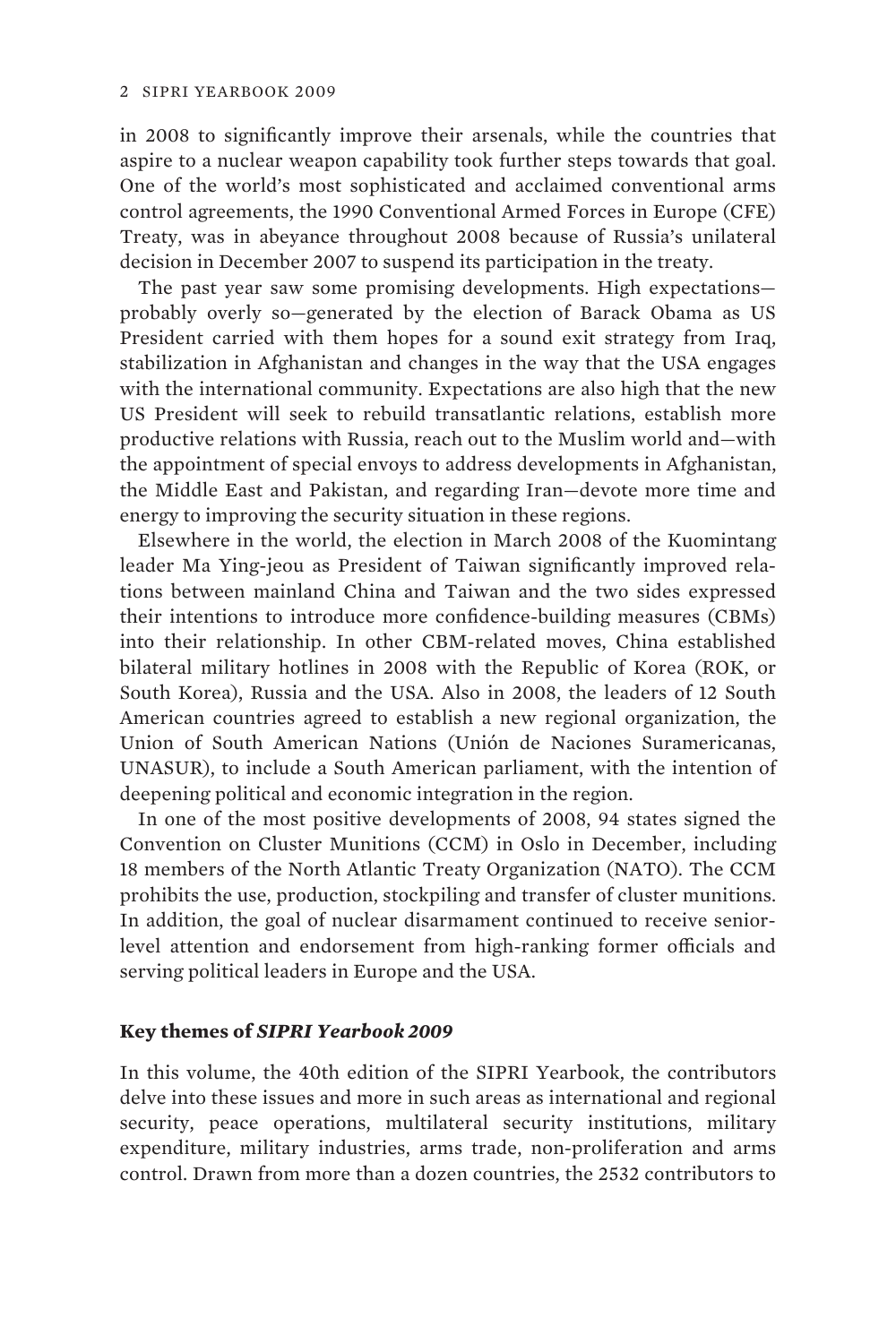*SIPRI Yearbook 2009* represent some of the world's leading experts in their respective fields.

The core of the volume is comprised of 12 chapters divided in to three themes: international security, armaments and disarmament. The first part sets the broad context of international security, presenting and examining some of the fundamental developments that define the international security scene. The second part of the Yearbook provides information and analysis on global, regional and national trends in armaments, including on military spending, arms production, the arms trade and nuclear forces. The third part focuses on disarmament, providing an account and explanation of the past year's developments related to nuclear non-proliferation and arms control, reducing the threat posed by chemical and biological materials, conventional arms control, and controlling the transfers of other security-related goods and technologies.

The 2009 edition of the SIPRI Yearbook also includes vast amounts of data and analysis on all of these issues, as well as extensive annexes that catalogue international arms control and non-proliferation agreements, multilateral security institutions and a chronology of major events in arms control, non-proliferation and international security in 2008.

Three important themes emerge from the research and findings in *SIPRI Yearbook 2009*.

First, the international security situation is increasingly characterized by the diffusion and fragmentation of violence, perpetuated by more and more actors, who exact a progressively more dreadful toll on the lives of civilians and render the task of conflict management and resolution by global security institutions more difficult and challenging. The deteriorating situation in Afghanistan illustrates this trend all too well.

Second, the trends in military spending, arms production and the arms trade are all on a continued upward trajectory, driven primarily by the USA and its decisions and policies related to the conflicts in Afghanistan and Iraq. At the time of writing, the global financial crisis that took hold at the end of 2008 had not yet had a significant impact on these overall rising trends. Nuclear weapons, while fewer in number worldwide, remain central to the strategic security of their possessors, with more than 23 300 warheads in the hands of the known and suspected nuclear weapon states.

Third, international institutions and other mechanisms to reduce the threats posed by the proliferation of weapons and weapon technologies are struggling to fully meet their goals or adjust to new challenges, even as key non-proliferation and disarmament milestones—such as the May 2010 review conference for the 1968 Non-Proliferation Treaty (NPT)—draw near.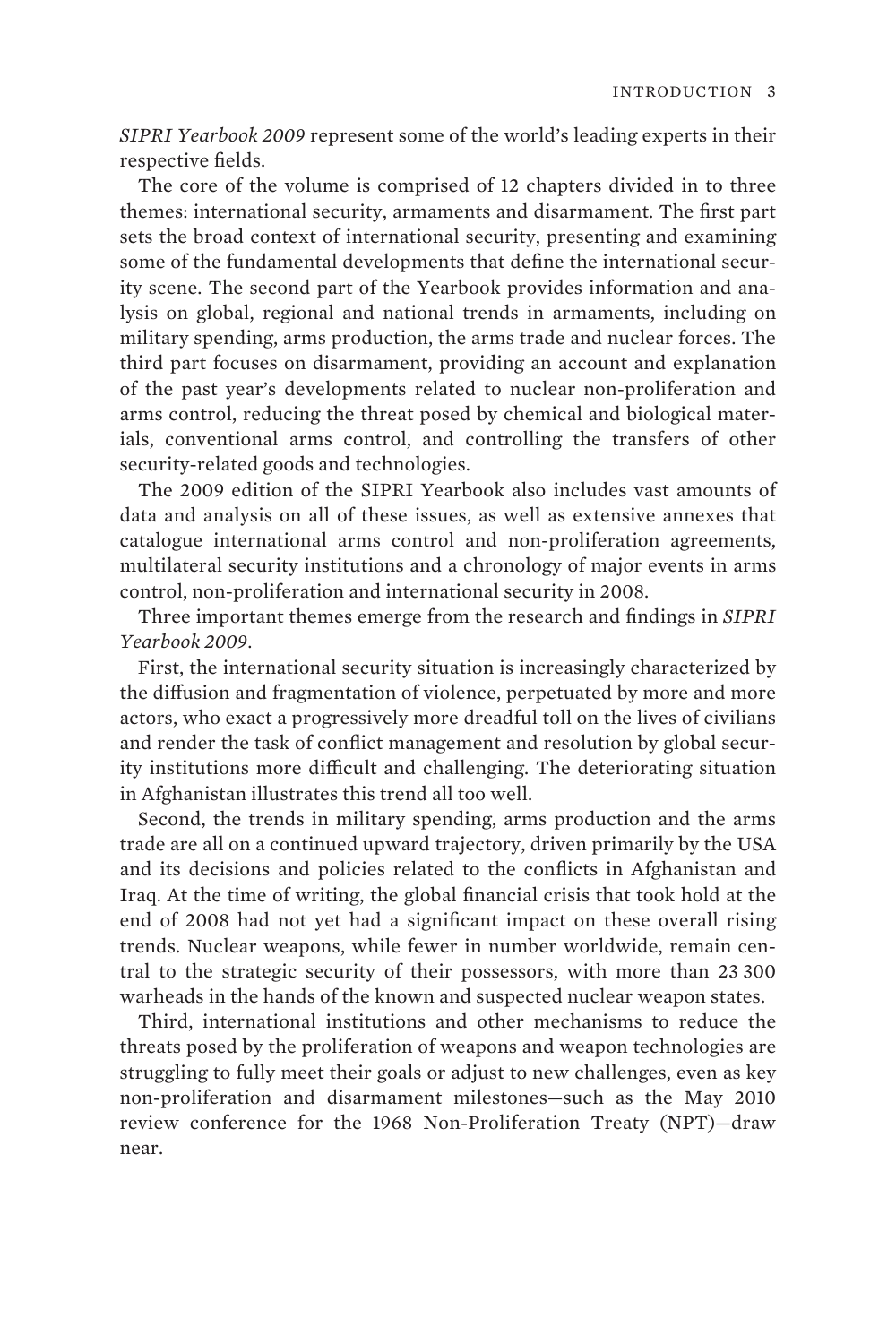## II. Highlights and findings of *SIPRI Yearbook 2009*

#### **Security and conflicts**

The first four chapters of *SIPRI Yearbook 2009* address and analyse emergent challenges of contemporary conflict: mass displacement of persons, one-sided violence against civilians, the legitimacy of peace operations and weakening international security institutions in Afghanistan.

In the opening chapter of the volume, two of the world's foremost experts on internally displaced persons (IDPs), Roberta Cohen and Francis M. Deng, provide an in-depth study of the challenges posed by the mass displacement of civilians as a result of violence. The chapter details the traumatic scale and impact of violence-related mass displacement, which is an increasingly common feature of contemporary conflict. The authors report that there are 26 million IDPs in the world and also demonstrate the weaknesses of the international community in responding effectively to the massive displacement of persons as a result of violence.

Cohen and Deng stress the need for peace accords to take into account and resolve the root causes which led to the mass displacement of civilians in the first place, in order to assure the safe and secure resettlement of displaced persons to their homes. In doing so, the displaced persons themselves should be consulted and involved in post-conflict peace processes. Cohen and Deng also argue that governments must take effective responsibility for their displaced citizens and cooperate more closely with the international community. The United Nations, too, must strengthen its institutions that are responsible for alleviating the plight of IDPs, and the international community should be more willing to conduct discussions with insurgent groups, which often control areas where large numbers of IDPs live. Finally, the authors argue, the international community must build a stronger consensus on the need for intervention if and when mass atrocities are about to be or are being committed against innocent civilians.

Chapter 2, which tracks trends and data related to armed conflicts worldwide, focuses this year on the issue of one-sided violence against civilians. While there have been some positive trends related to armed conflicts since the 1990s, one-sided violence—the deliberate perpetration of armed force against civilians by a government or a formally organized group continues largely unabated. The main patterns of one-sided violence in contemporary armed conflict are also detailed and specific cases of onesided violence are analysed with reference to the conflicts in 2008 in Colombia, Georgia, Somalia and Sri Lanka. The chapter reaches the key conclusion that one-sided violence is increasingly perpetrated by non-state actors that often enjoy strong government ties and support. The rise in onesided violence by non-state actors follows the overall rise in the diversity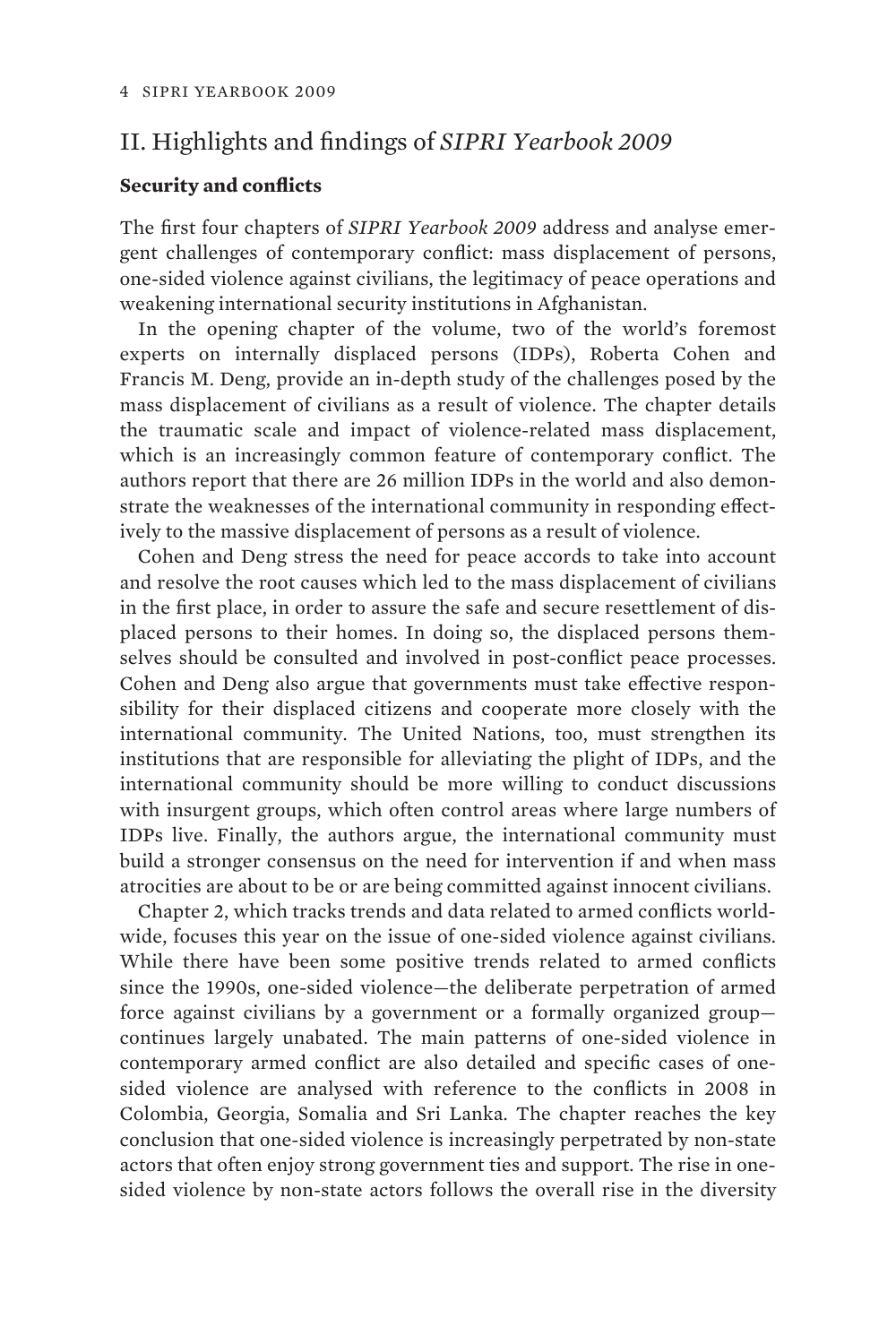and role of non-state actors in armed conflicts, particularly in weak and failed states.

Chapter 2 is followed by two important appendices. One, prepared by the Uppsala Conflict Data Program, presents data and analysis on the patterns in major armed conflict from 1998 to 2008, including information on onesided violence in the context of armed conflict. The other appendix presents the Global Peace Index (GPI) for the first time in the SIPRI Yearbook. The GPI is a scoring mechanism that was recently developed by the Institute for Economics and Peace in cooperation with the Economist Intelligence Unit. The GPI employs 23 indicators to rank 144 countries by their relative state of peace.

Chapter 3 provides extensive analysis and data on key developments in multilateral peacekeeping operations, including an in-depth and highly detailed appendix that presents information and insights on the 60 multilateral peace operation in 2008. This year the chapter takes up widespread concerns that peacekeeping is facing a systemic crisis and the role that the issue of legitimacy may play in this crisis. Over the course of 2008, events in such places as Afghanistan, the Democratic Republic of the Congo (DRC), Georgia and Sudan—including problems in managing 'spoiler groups', misconduct by peacekeepers, political deadlock and deployment paralysis—arguably placed the future of peacekeeping in jeopardy.

The chapter discusses the political, legal and moral factors that define the legitimacy of peace operations and then examines the role that legitimacy (or the lack thereof) played in a number of peacekeeping missions in 2008. A number of ongoing missions are analysed, including the South Ossetia Joint Peacekeeping Forces, the European Union (EU) Rule of Law Mission in Kosovo (EULEX Kosovo), the EU Military Operation in Chad and the Central African Republic (EUFOR Tchad/RCA), the UN Mission in the DRC (MONUC) and the African Union Mission in Somalia (AMISOM).

Chapter 3 concludes by drawing a strong link between the political, legal and moral legitimacy of a given peace operation and its ultimate effectiveness. Missions that are perceived locally as lacking an appropriate mandate or that engage in illegal activities and other misbehaviour (arms trafficking and sexual exploitation, for example, as alleged against members of MONUC) will not be able to execute their mandates effectively. In an era when the demand for effective peacekeeping far outpaces supply, the UN and other organizations that deploy peace operations must improve decision making, oversight and training not simply to 'make the numbers', but to ensure that the missions enjoy full political, legal and moral standing, and legitimacy in order to have the most positive impact possible.

Chapter 4 analyses the security situation in Afghanistan. In particular, it examines the role and challenges of the principal international institutions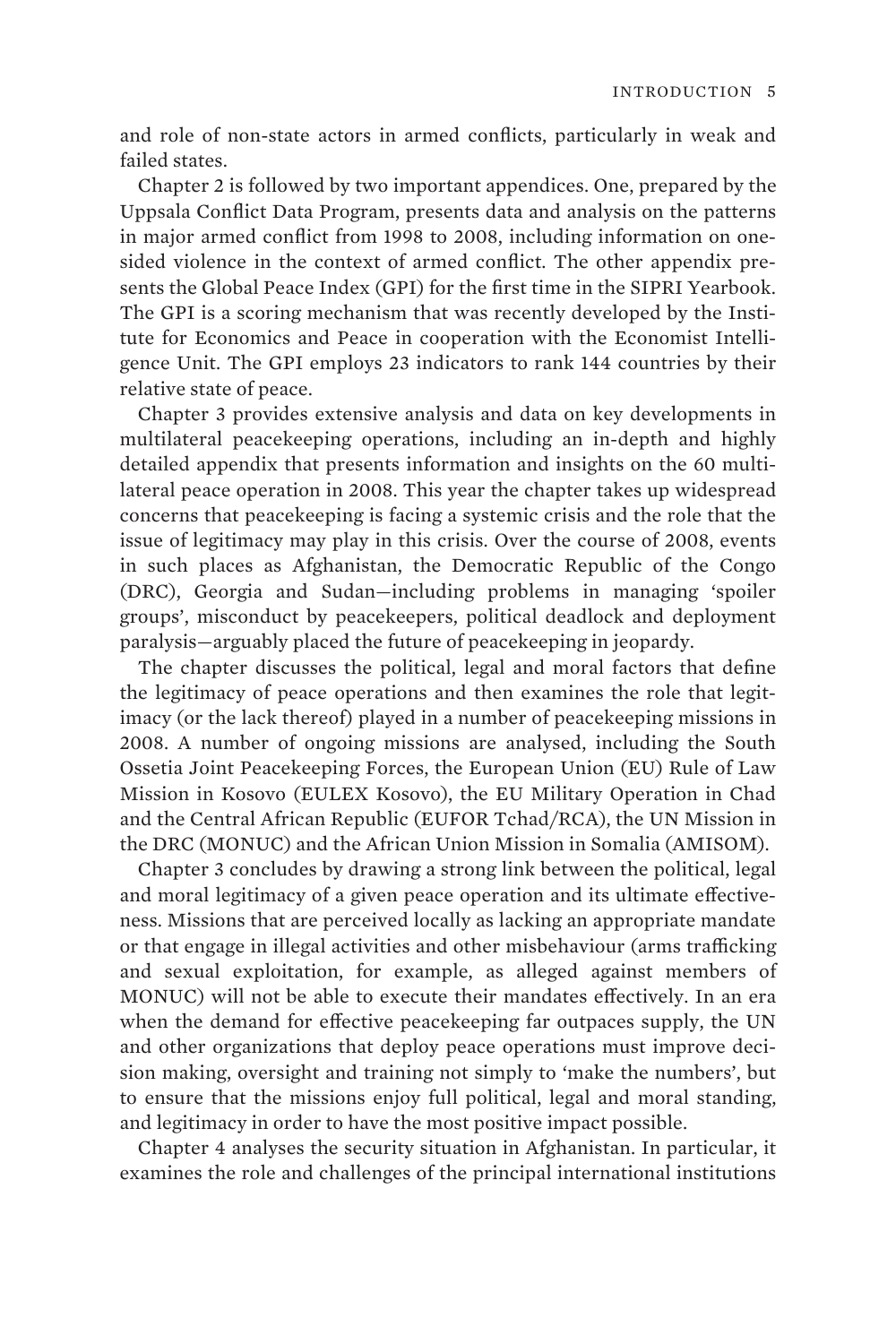tasked with bringing greater security and stability to Afghanistan: the UN, the EU, NATO and the International Security Assistance Force (ISAF).

In detailing these roles and challenges, the chapter emphasizes that, as a result of difficult political, economic, infrastructural and physical conditions in Afghanistan and a lack of understanding about the country, international efforts in Afghanistan are fragmented, duplicative and often of poor quality—a view similar to that expressed by the outgoing EU envoy to Afghanistan in 2008. Among other coordination challenges, the chapter notes that the Government of Afghanistan tries to work with approximately 60 donor countries, 41 troop-contributing countries and hundreds of NGOs. Within ISAF and NATO, questions arise about command, burden sharing and coordination across some 26 diverse and geographically dispersed provincial reconstruction teams contributed by 15 countries. These and other challenges are a factor in, and are exacerbated by, the deteriorating security situation in the country.

Chapter 4 concludes soberly by arguing that, while the role of international institutions will be crucial to the security, reconstruction and development of Afghanistan as a viable state, current conditions and prospects do not bode well for the effectiveness of these institutions. The contributions of individual states will be hostage to the vagaries of domestic politics and, as such, the institutions in which they serve will face continuing divisions given their members' differing interests, capabilities and agendas. Afghanistan's future in the next few years will remain troubled and tenuous at best.

### **Military spending and armaments**

The four chapters in part II of this volume offer authoritative and comprehensive analysis and data on military spending, arms production, the arms trade and nuclear forces. *SIPRI Yearbook 2009* documents continued upward trends for military spending, arms production and the arms trade. The chapter on nuclear forces outlines the continuing modernization of the world's nuclear arsenals and notes that thousands of nuclear weapons remain on high alert today—particularly those in the hands of Russia and the USA.

Chapter 5 provides a rich and detailed discussion of trends in military spending region by region around the globe. The chapter's appendices provide military spending data for 168 countries for the period 1999–2008 and disaggregated data on military spending on equipment and personnel by members of NATO. In addition, the chapter focuses on military spending by the USA in 2008, with a special emphasis on spending related to the 'global war on terrorism'. It also provides one of the first systematic calculations of spending on the Iraqi security forces.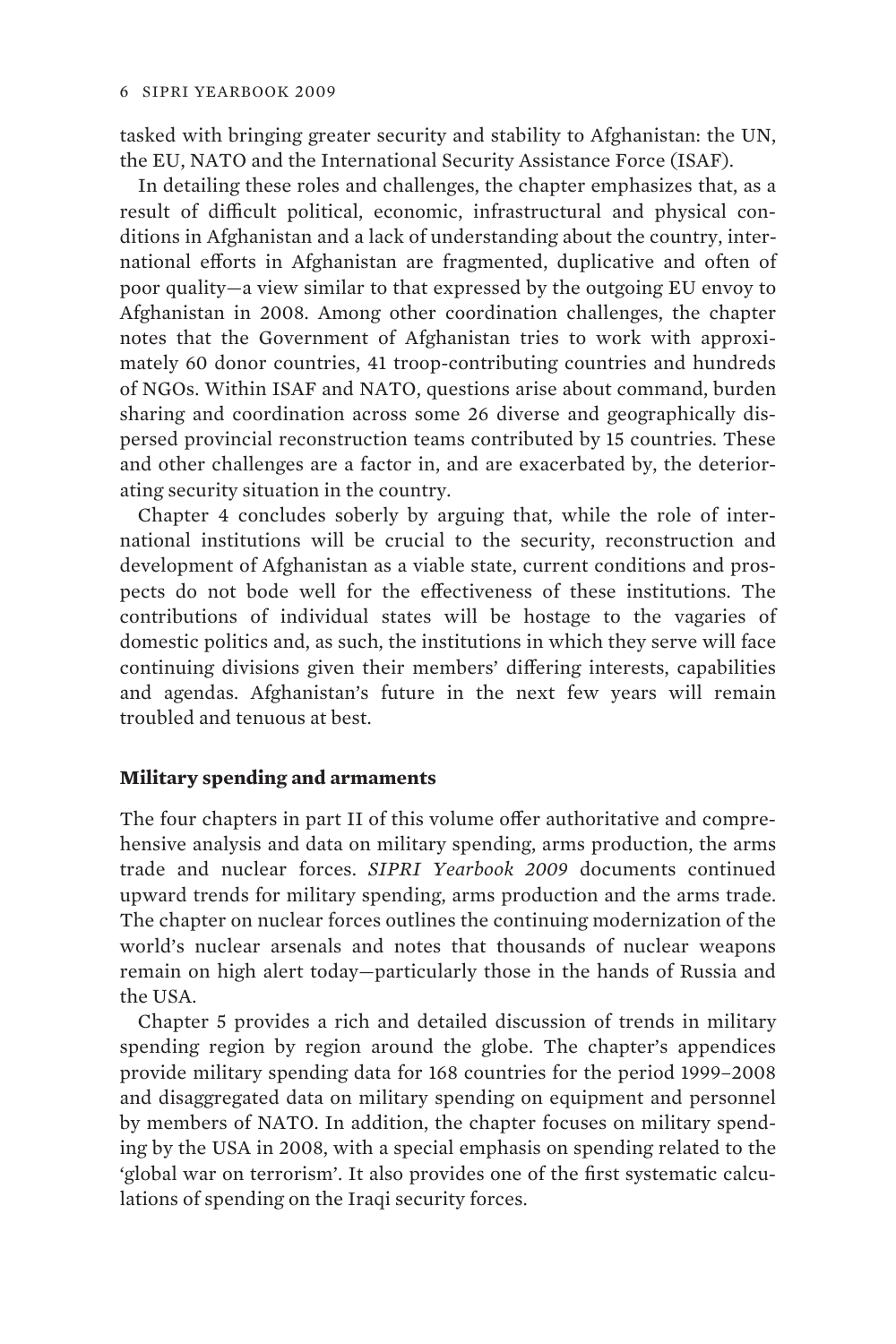Among its principal findings, the chapter notes that Eastern Europe saw the greatest increase—174 per cent—in military spending between 1999 and 2008, most of it accounted for by Russia. Military spending in the USA which grew by 66 per cent between 1999 and 2008—has risen to its highest level in real terms since World War II. Unlike past practice in funding wars, the USA pays for the conflicts in Afghanistan and Iraq through emergency supplemental appropriations, financed by borrowing.

Chapter 5 concludes by noting that the average annual rate of growth in military spending has been nearly 4 per cent over the past 10 years and that this rate is likely to continue in the near term even as the global financial crisis takes hold. Such growth in military spending is also likely to continue despite a non-binding UN Security Council statement in November 2008 that stressed 'the importance of appropriate levels of military expenditure in order to achieve undiminished security for all at the lowest appropriate level of armaments' and appealed for increased spending on development.

Trends and key developments in global arms production are detailed and analysed in chapter 6, which also includes the SIPRI Top 100 arms-producing companies for 2007 and an appendix listing the principal acquisitions by arms producers in 2008. In step with the continuing increases in military spending noted in chapter 5, global arms production also continues to rise. Arms sales by the 100 largest arms-producing firms rose by 11 per cent in nominal terms, to nearly \$350 billion in 2007. The chapter details some of the principal sources of growth in the industry, discusses the major merger and acquisition deals and briefly considers the early impact of the global financial crisis on global arms production.

Chapter 6 finds that the growth in arms production results from the continuing rise in US military spending, expenditure that benefits British and US companies for the most part. A notable trend is the increased activity of British firms, such as BAE Systems, which have established a stronger presence in the US market through mergers and acquisitions. Manufacturers of armoured vehicles—such as BAE Systems, Navistar and Force Protection—benefited considerably from the increase in demand for mineresistant ambush-protected (MRAP) vehicles for US and other forces in Iraq. The chapter also documents the success of military services companies, particularly those engaged in providing information and communications technology support. In spite of the ongoing global financial crisis, it appears that continued high US military spending and at least stable European spending, combined with the lengthy lead times required for major weapon purchases, mean that larger arms producers will probably be able to sustain strong sales in the near to medium term. For now, the chapter concludes, most of the world's major weapon manufacturers will continue to enjoy sales equalling or exceeding those at the height of the cold war.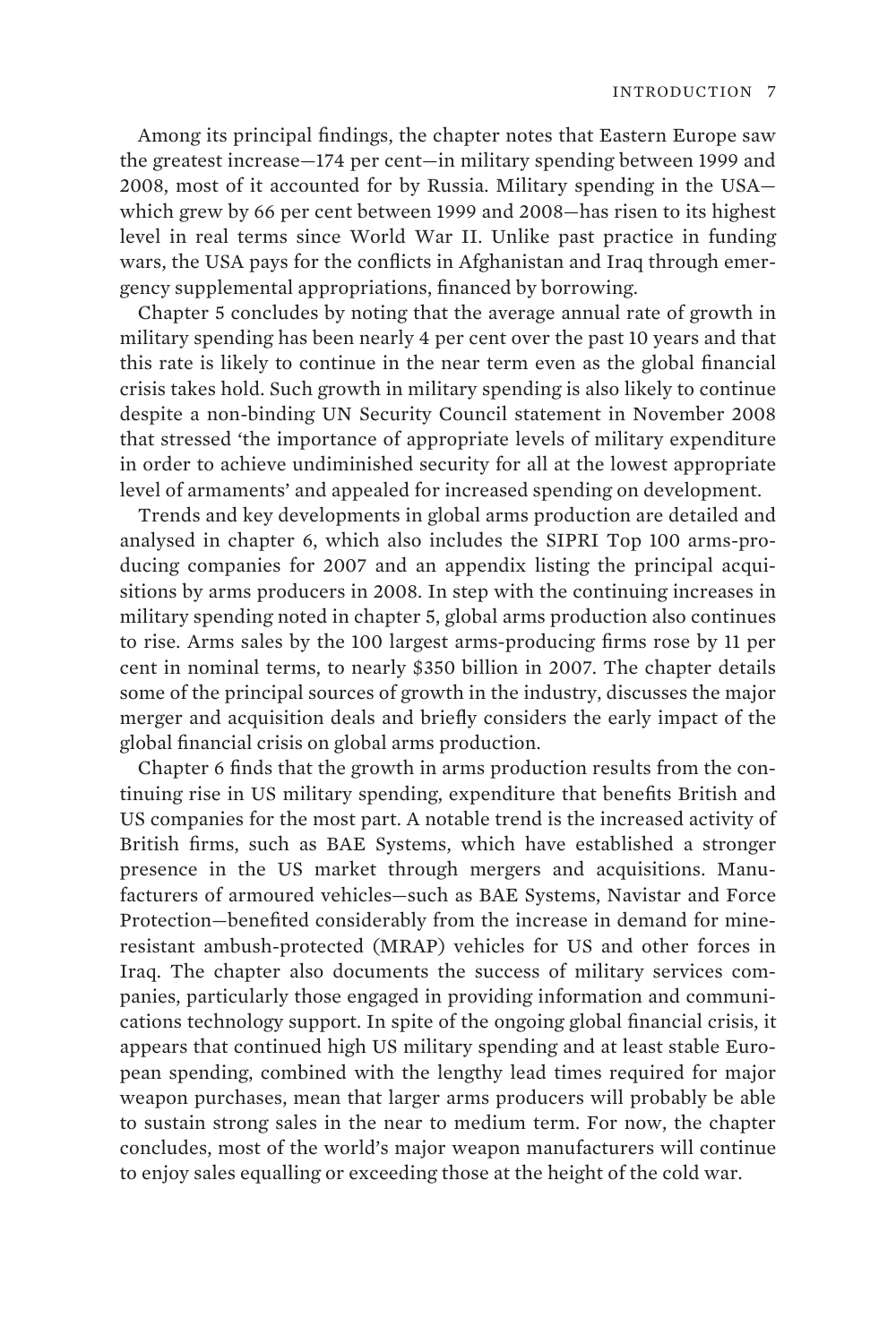Chapter 7 provides SIPRI's annual in-depth measurement and analysis of the international arms trade. The chapter analyses the main exporters—the USA, Russia and certain EU states—and the principal arms importers, in particular China and India, while also taking up arms transfers to Sri Lanka, scene of one of the most intense conflicts in 2008. The chapter also addresses the impact of the global financial crisis and lower oil prices on the international arms trade. Extensive appendices provide data and information on the recipients and suppliers of major conventional weapons, on the financial value of the arms trade and on the current mechanisms—such as the UN Register of Conventional Arms (UNROCA)—that seek greater transparency in the arms trade.

The chapter documents the continuing upward trend in the volume of arms deliveries worldwide. It notes that, since the end of the cold war, the USA and Russia, followed by Germany, France and the United Kingdom, have been the top five arms exporters, accounting for about three-quarters of global arms exports over that period (and 78 per cent from 2004 to 2008). From 2004 to 2008, the five largest weapons importers were, in rank order, China, India, the United Arab Emirates, South Korea and Greece.

Chapter 7 concludes that, while the global financial crisis and the fall in oil prices will probably reduce arms transfers somewhat in coming years, the major suppliers still have large back orders to fulfil, especially the USA. On the other hand, the second largest arms exporter, Russia, may see a downturn in its weapon exports. Chinese imports from Russia have come to a nearly complete stop in the past year with no major new orders currently pending. Russia is also likely to face stiff competition in the years ahead from US and European suppliers for the Indian market, the other major destination for Russian arms exports in recent years.

Chapter 8 takes an in-depth look at nuclear forces in eight states: the USA, Russia, China, the UK, France, India, Pakistan and Israel. The chapter presents several tables on current arsenals and delivery systems and an appendix, prepared by the International Panel on Fissile Materials, tallying global stocks of highly enriched uranium and separated plutonium. At the start of 2009 eight states possessed nearly 8400 operational nuclear weapons, with some 2000 of them kept on a high operational alert. Counting all nuclear warheads, including those in operation, spares, those in storage and those intact warheads slated for dismantlement, these eight countries possess a total of more than 23 300 warheads, about 90 per cent of which are in the hands of Russia and the USA. The chapter also offers an assessment of the nuclear weapon development programme of the Democratic People's Republic of Korea (DPRK, or North Korea).

The chapter discusses each of these states' nuclear force levels and posture, research and development programmes, and doctrinal debates.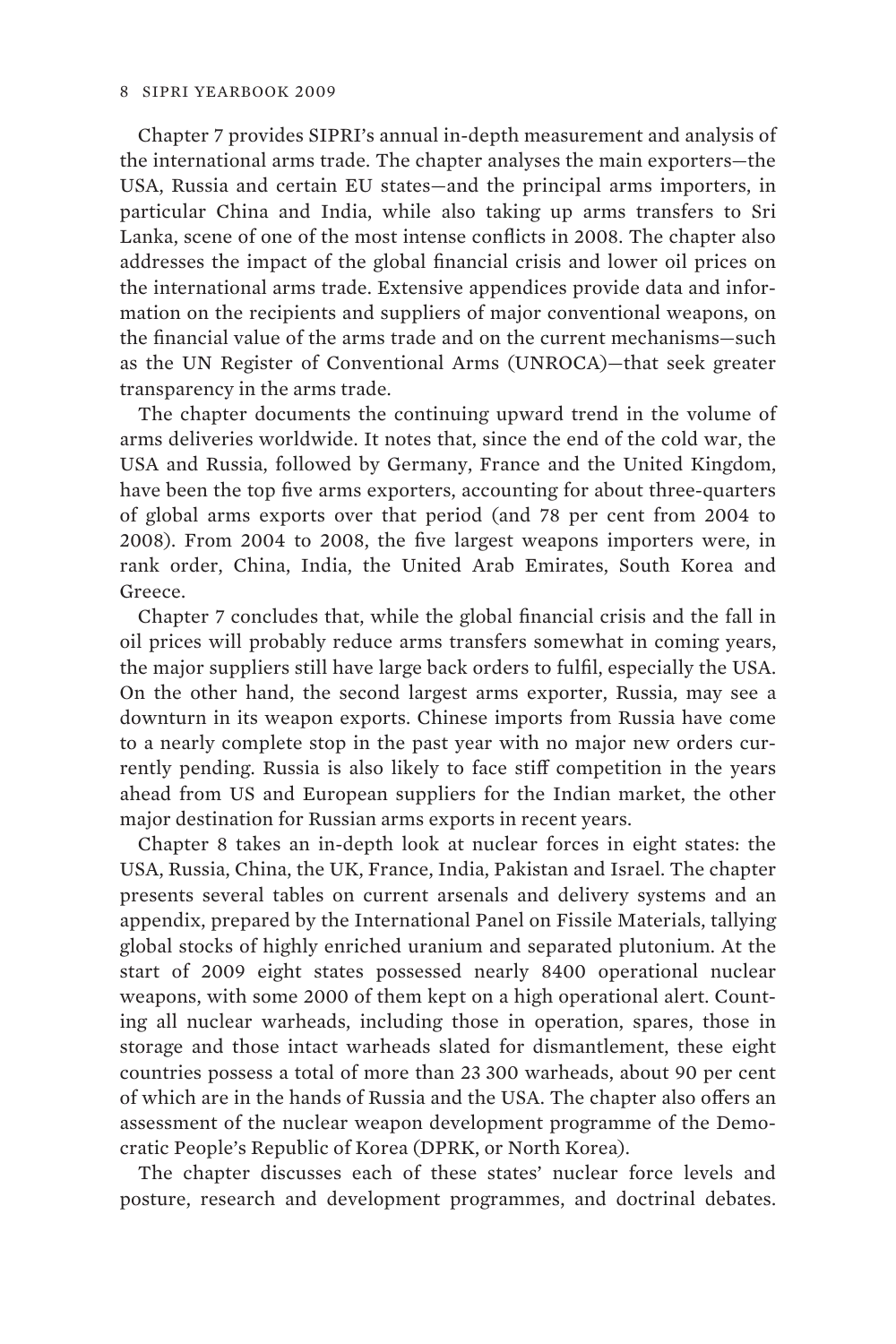Among other important findings, the chapter concludes that all five of the legally recognized nuclear weapon states, as defined by the NPT, appear firm in their determination to continue developing their nuclear weapon capabilities for the foreseeable future and to maintain these capabilities as a central aspect of their respective security strategies. China, France and the UK have all made recent statements announcing their intentions to deploy new nuclear weapon systems. In addition to these states, India, Israel and Pakistan continue to develop and deploy new nuclear-capable delivery systems.

It is true that Russia and the USA are taking steps to reduce the number of operational nuclear weapons under the auspices of the 1991 Strategic Arms Reduction Treaty (START Treaty) and the 2002 Treaty on Strategic Offensive Reductions (SORT). However, it is unclear at the time of writing whether there will be a new US–Russian nuclear arms reduction agreement to replace the START Treaty, which expires in December 2009. Moreover, Russia, in the face of the growing conventional superiority of the USA and its NATO allies and having enjoyed growing financial resources in recent years, has given nuclear weapons a more central place in its security strategy. In the USA, the dismantlement of warheads has slowed compared to rates in the 1990s as priority is given to extending the lives of those warheads that will make up the so-called 'enduring stockpile'.

#### **Non-proliferation, arms control and disarmament**

In part III, *SIPRI Yearbook 2009* turns to the principal ongoing efforts to reduce the threats posed by weapons and weapon technology worldwide, with individual chapters focusing on nuclear arms control and nonproliferation, chemical and biological materials, conventional weapons, and the trade in security-related items.

Chapter 9 takes up the major developments in nuclear arms control and non-proliferation in 2008. A particular focus is given to developments over the past year in three countries. First, the chapter reviews developments related to Iran's nuclear programme and describes findings by the International Atomic Energy Agency (IAEA) on Iran's past and ongoing nuclear activities. Second, the chapter reviews the series of disputes—particularly over the establishment of a verification regime acceptable to North Korea and the USA—which undermined and derailed full implementation of the February 2007 action plan for denuclearizing North Korea. Third, the chapter details the findings of an IAEA inspection of a suspected nuclear reactor site in Syria. Major developments in Russian–US nuclear arms control discussions and other multilateral arms control and non-proliferation mechanisms are also covered by the chapter.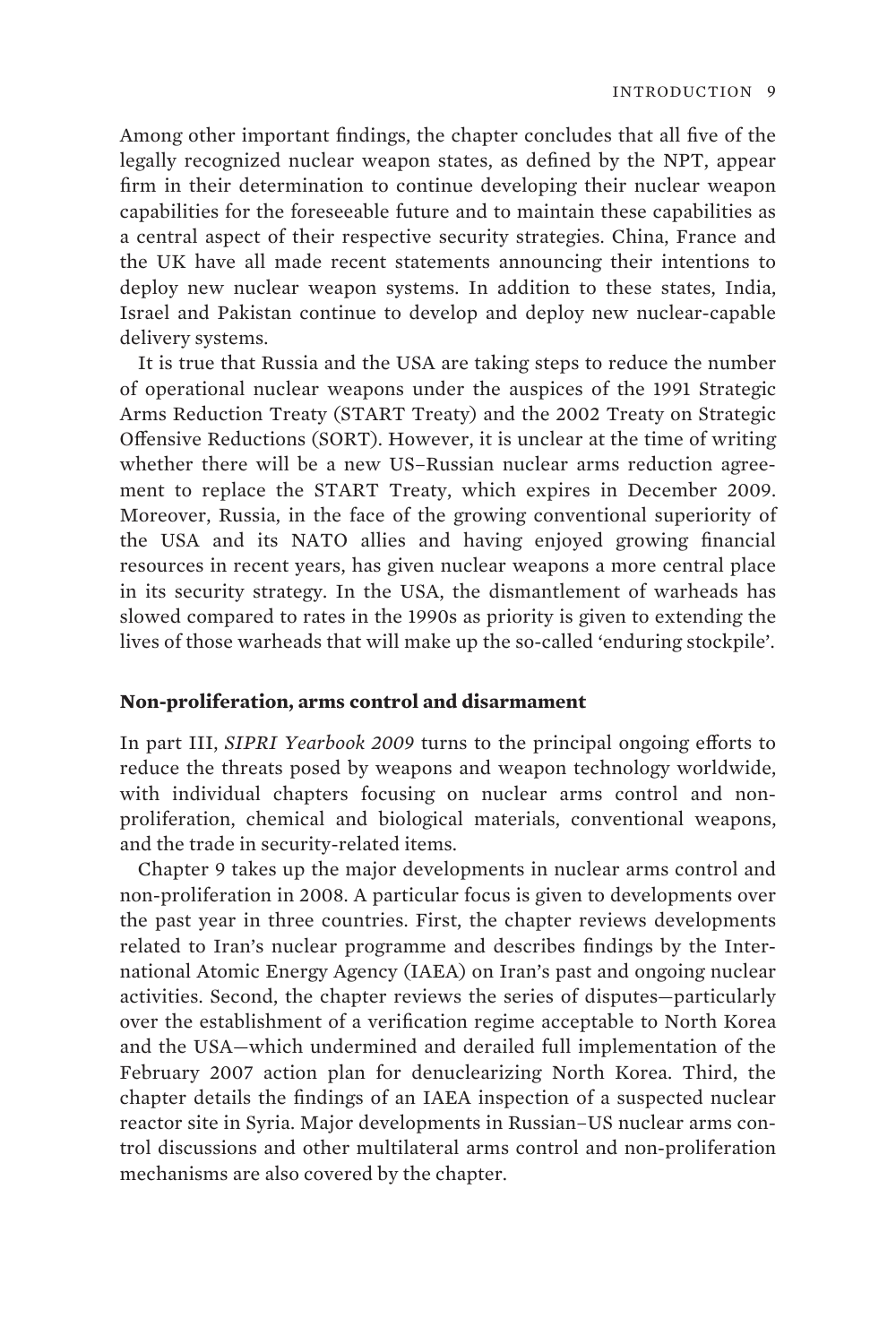The chapter concludes by noting that, in spite of greater attention to strategic arms control between the Russia and the USA and renewed calls for nuclear disarmament by senior political leaders and well-known former officials, the controversies and unanswered questions surrounding the nuclear programmes of Iran, North Korea and Syria underscore the weaknesses of the non-proliferation regime. Iran's ability to defy the UN Security Council's clear insistence that it halt its uranium enrichment programme calls into question the capacity of the Security Council to enforce the will of the international community in support of the non-proliferation regime. Israel's attack on the suspected nuclear site in Syria demonstrates the lack of confidence that some states have in the regime's ability to stem proliferation. The success of the Six-Party Talks was also called into question in 2008 as the denuclearization of North Korea was once again at an impasse.

Chapter 10 delves into the efforts over the past year to reduce potential threats posed by chemical and biological materials. It includes an in-depth review of developments in the implementation of the 1972 Biological and Toxin Weapon Convention (BTWC) and the 1993 Chemical Weapons Convention (CWC), including progress in the destruction of chemical weapon stockpiles and facilities.

The chapter details the growing and complex challenge of preventing the misuse of chemical and biological materials: thousands of chemical toxins and pathogenic agents could theoretically be used for malign purposes. Moreover, most threat assessments foresee the misuse of such materials not by states, but by non-state actors, further complicating preventive and remedial measures. In addition, ongoing industrial and bioscientific advancement—a welcome development overall—may add to the lethality and availability of materials that could be misused. The chapter also reviews chemical and biological weapon-related allegations in 2008 and summarizes and analyses the investigation in the USA into the anthrax letter attacks of 2001.

Chapter 10 concludes by pointing to a number of positive developments in the efforts to prevent the misuse of chemical and biological materials. These steps include more effective national regulations and prevention strategies, an increase in regional awareness-building workshops and training activities, and stepped-up attention and action under the auspices of UN Security Council Resolution 1540, the Organisation for the Prohibition of Chemical Weapons, the EU and within the framework of the 2006 UN Global Counter-Terrorism Strategy. In addition, laboratory and institutional bio-safety and bio-security practices receive greater and greater attention. Nevertheless, the authors reach the realistic conclusion that realizing 'absolute security' is not possible, and significant concerns and uncertainties about chemical and biological threats will persist.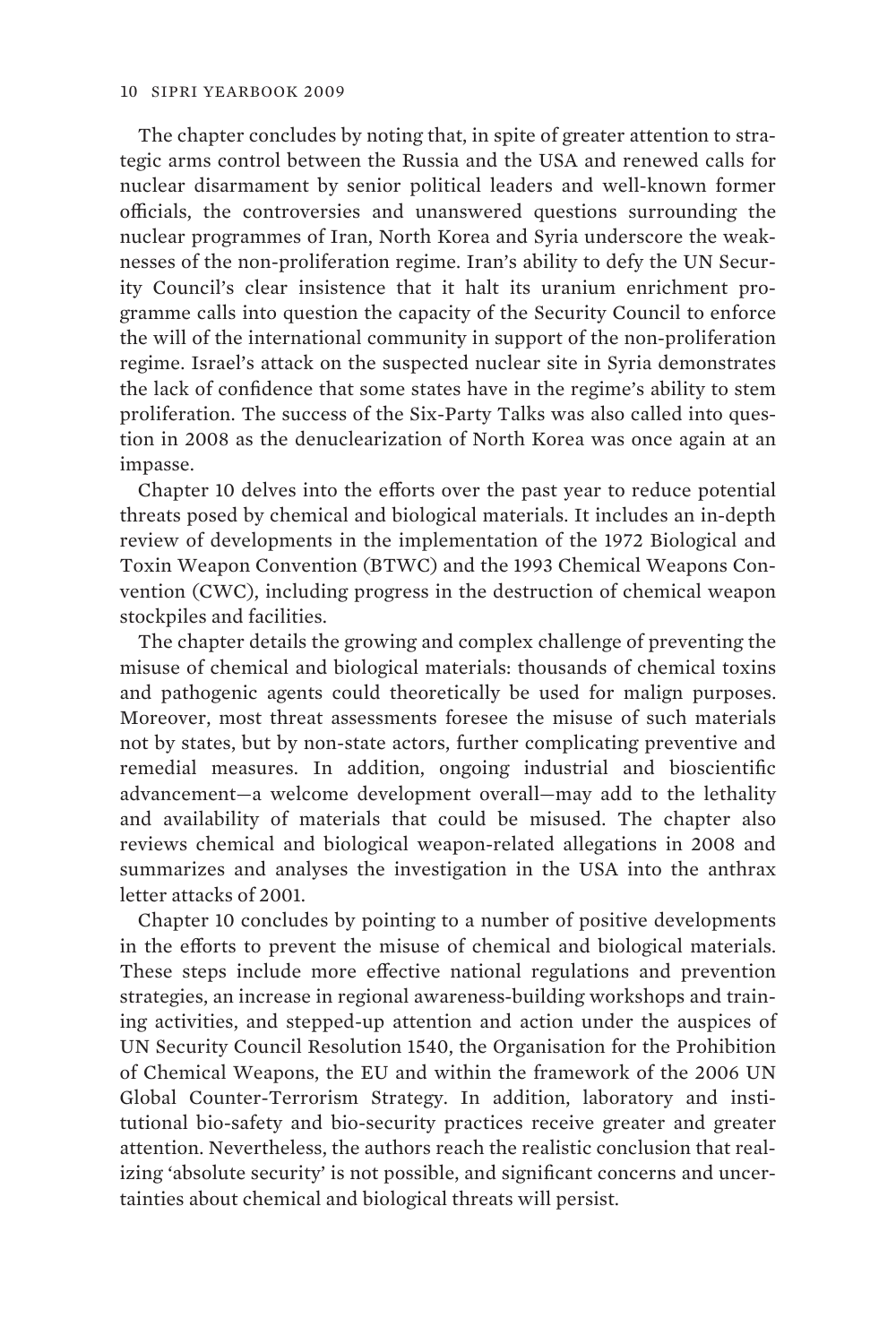Chapter 11 examines developments in conventional arms control and discusses the Convention on Cluster Munitions, the CFE Treaty, conventional arms control in the Western Balkans and confidence building among the participating states of the Organization for Security and Co-operation in Europe (OSCE). The chapter paints a mixed picture for institutions and agreements that attempt to reduce threats from conventional arms.

On the one hand, 2008 saw some important breakthroughs, the most significant being the successful negotiation of the CCM, a legally binding instrument to prohibit the use, production, stockpiling and transfer of cluster munitions, which was signed by 94 countries in December 2008. On the other hand, the situation for European conventional arms control remained troubled. With Russia's decision in December 2007 to suspend its participation in the CFE Treaty—a longstanding cornerstone of European security—the agreement was in abeyance throughout 2008. Russia has put forward a number of factors to justify its decision to rethink its participation in the treaty: NATO enlargement efforts, including membership bids by Georgia and Ukraine and invitations to join being extended to Albania and Croatia; US plans to introduce missile defence units in the Czech Republic and Poland; Ukraine's demand that Russia remove its Black Sea Fleet from Sevastopol by 2017; and NATO's growing 'out of area' activities such as those in Afghanistan. As a result, the quality of information exchanged among the parties has declined and the collapse of the treaty is possible.

One of the key conclusions of the chapter is that with the CFE's continuing erosion, and in the absence of its robust regime of transparency and verification, a growing environment of mistrust and risk could develop in Central and Eastern Europe, akin to that in the cold war. On the other hand, this impasse could catalyse some rethinking about security mechanisms relevant to the new realities of European security.

Chapter 12 focuses attention on a range of other security-related transfers and gives special attention to important developments in 2008, including those in the principal multilateral export control regimes, the decisions to open civil nuclear cooperation with India taken within the Nuclear Suppliers Group (NSG), changes in military- and dual-use export control policies in the EU, and steps taken to liberalize the trade in military equipment and technologies among allies and other trusted partners. An appendix includes data, information and analysis on the 27 mandatory multilateral arms embargoes in force during 2008.

Among other key findings, the chapter details the continuing trend for export control regimes to move away from the principle of universal application and towards a system of 'tailoring and targeting' that treats individual countries differently depending on political, security and other considerations. The chapter also notes that the NSG's decision to grant a country-specific exemption to allow for civil nuclear cooperation with